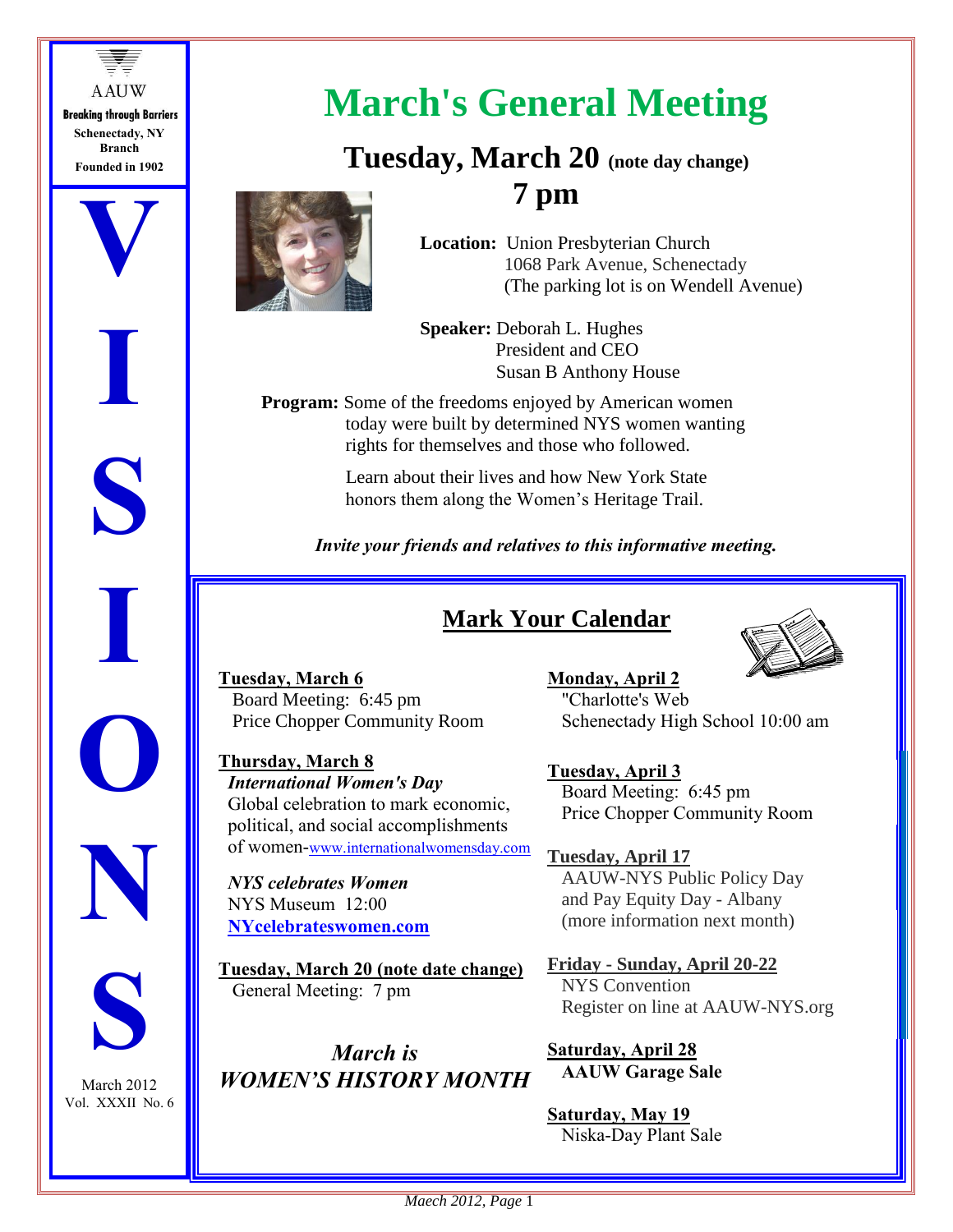

### **CO-PRESIDENTS' MESSAGE**



**What were they thinking?!!** As you may have noticed, the Susan B. Komen Foundation first announced a withdrawal of funding for Planned Parenthood and then reversed the withdrawal of funding a couple of days later. Kudos to our national AAUW for the quick response to the initial Komen Foundation announcement. Possibly (even probably) the pressure from AAUW and other organizations concerned about the negative implications for women's health influenced the decision to restore funding to Planned Parenthood. But it seems likely that the image of the Susan B. Komen Foundation may be tarnished. One may not look at the pink ribbon in the same way going forward. It has been frayed by the pressure of political influence. Schenectady AAUW has historically maintained a somewhat neutral stance concerning issues "political." The rub is that more and more issues try to be cast as "political." Women's health is not. And the Komen Foundation may have forgotten that. If you are interested in more information concerning the issue and the AAUW response, check the national AAUW website.

We continue to enjoy our year with no winter. And we continue to investigate opportunities for collaboration with other service groups. Elise Russo and Jennie Pennington attended a networking evening sponsored by the Business and Professional Women at which more than 30 service organizations were represented. All of the groups present indicated that membership is declining. The meeting may result in more sharing of service opportunities between and among groups. More information will be available in the subsequent issues of "Visions."

Our February program "Looking at war through women's eyes" inspired us to think about what we can accomplish in our focus on the plight of women everywhere. Peace is not a theoretical concept; it is a practical approach to improving life everywhere. This month we welcome Deborah Hughes, Director of the Susan B. Anthony House. Since March is Women's History Month, what better time to consider the progress in improving the lives of women and those who have been major contributors.

As we begin to focus on our spring initiatives, we hope you will plan time in your schedules to assist with the garage sale, the Niska-Day plant sale, and events of your own study group. See you soon.

*Robin Eddy [reddy@ny.cap.rr.com](mailto:reddy@ny.cap.rr.com)* and *Jennie Pennington [pennington2276@cs.com](mailto:pennington2276@cs.com)* 

#### **MEMBERSHIP NEWS**

As we move into the month of March, we are right in the midst of all the activities that the Schenectady branch has to offer. We hope you have been able to take advantage of the Study and Interest group programs, as well as the interesting and informative general meetings.

Becoming involved in these certainly helps to keep away the "Winter Blues", although we have been lucky to not have been housebound due to inclement weather this winter!

Looking forward to April and May, it will soon be time to renew your membership to AAUW. Look for the dues form in the April Visions. A nice thing to remember is that \$46 of the \$49 national dues is tax deductible! Hope to see you at the meetings.

*Sondra Grady and Arlene Maranville*

### *Thank you to the following individuals for their contributions to the AAUW 2011 Funds*

 Anonymous, Ann Bish, Maxine Borom, Julia Burgess, Doris Clark, Josephine Cristy, Evelyn Currie, Robin Eddy, Joan Ham, Marjorie Herzog, Ann Hicks, Karen Johnson, Irene Marsh, Austra McLane, Reba Mehan, Ellie Rowland, Elise Russo, Faith Weldon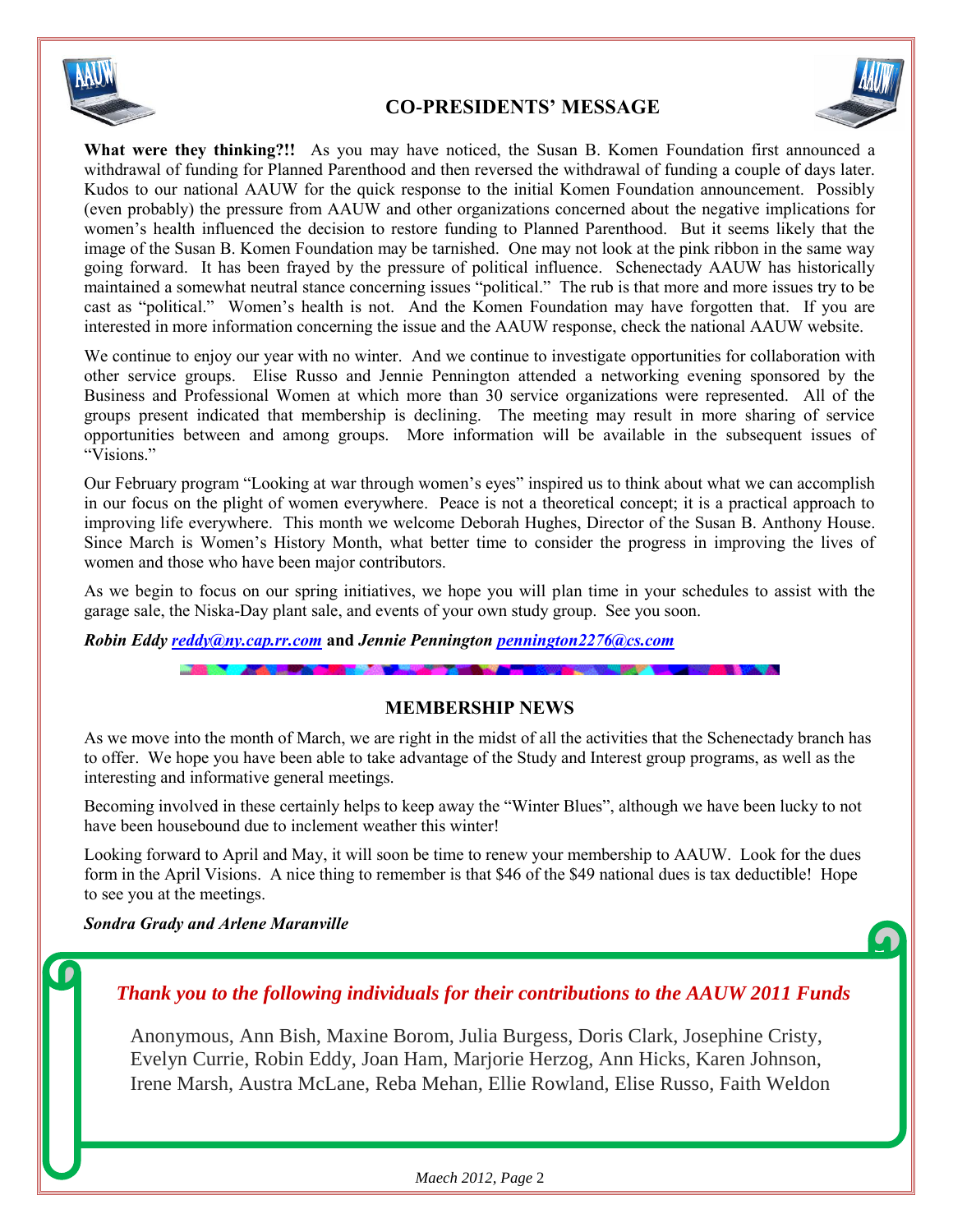### **CONVENTION ON THE RIGHTS OF CHILDREN**

During the February 3, 2012 CTAUN (Committee on Teaching About the United Nations) conference in New York City, members of the Campaign to Ratify the Children's Rights Convention urged participants to get involved!

The Convention on the Rights of the Child (CRC) is based on the Universal Declaration of Human Rights adopted by the United Nations in 1948. Using that framework, and not unlike our own US Bill of Rights, the CRC set standards for the basic rights of all children including:

- The right to **survival**
- The right to **develop** to the fullest potential
- The right to **protection** from abuse, neglect, and exploitation; and
- The right to **participate** in family, cultural, and social life.

The Convention on the Rights of the Child was adopted by the UN General Assembly on November 20, 1989, Universal Children's Day. Very quickly it gathered support and participation from all the world's governments except the United States and Somalia. The United States has ratified two of the protocols, 1) outlawing child soldiers and 2) trafficking in children for sex or labor. The other 52 articles have not been approved or even reviewed.

Once every five years, for the last 21 years, the UN Committee on Children's Rights reviews participating government's progress in improving children's rights. While they have no power to force government action, the committee can make recommendations and shine the light of public attention on children's conditions everywhere.

By urging President Obama to send his recommendation for ratification to the Senate we can ensure that the CRC is truly universal, we can focus energies and resources where children need them most, we can help give the US government a voice in improving children's rights across the globe, and help restore US leadership in human rights and the condition of children everywhere.

Members of Schenectady AAUW can sign the petition individually or, as many non-governmental organizations have done, can gather our forces for children and sign as an organization. In preparation for continued discussions, I suggest you visit the Convention for the Rights of Children homepage at <http://www.unicef.org/rightsite/index.html> as well as the Campaign to Ratify the Children's Rights Convention website at [www.childrightscampaign.org.](http://www.childrightscampaign.org/)

### *Elise Russo*



### **SAVE THE DATE: SATURDAY, April 28 THE GARAGE SALE IS ON!**

Start saving your donations for this big event! Please put a suggested price on your items. More information will be in next month's newsletter. Thank you Gail Karl!

### *HELP A SCHOOL GET ITS SHARE OF \$500,000 IN FREE EQUIPMENT FROM PRICE CHOPPER*

**Sign up with your** *AdvantEdge* **Card to support the school of your choice***.* Purchases made through March 31, 2012, will earn points to help your school get needed equipment FREE. **Sign up at http://wwww. pricechopper.com/toolsforschools or visit the Customer Service Desk at any Price Chopper store.**

**If you know of a promotion to help a local organization, please contact Robin Eddy, 346-1683, reddy5@nycap.**

*March 2012, Page* 3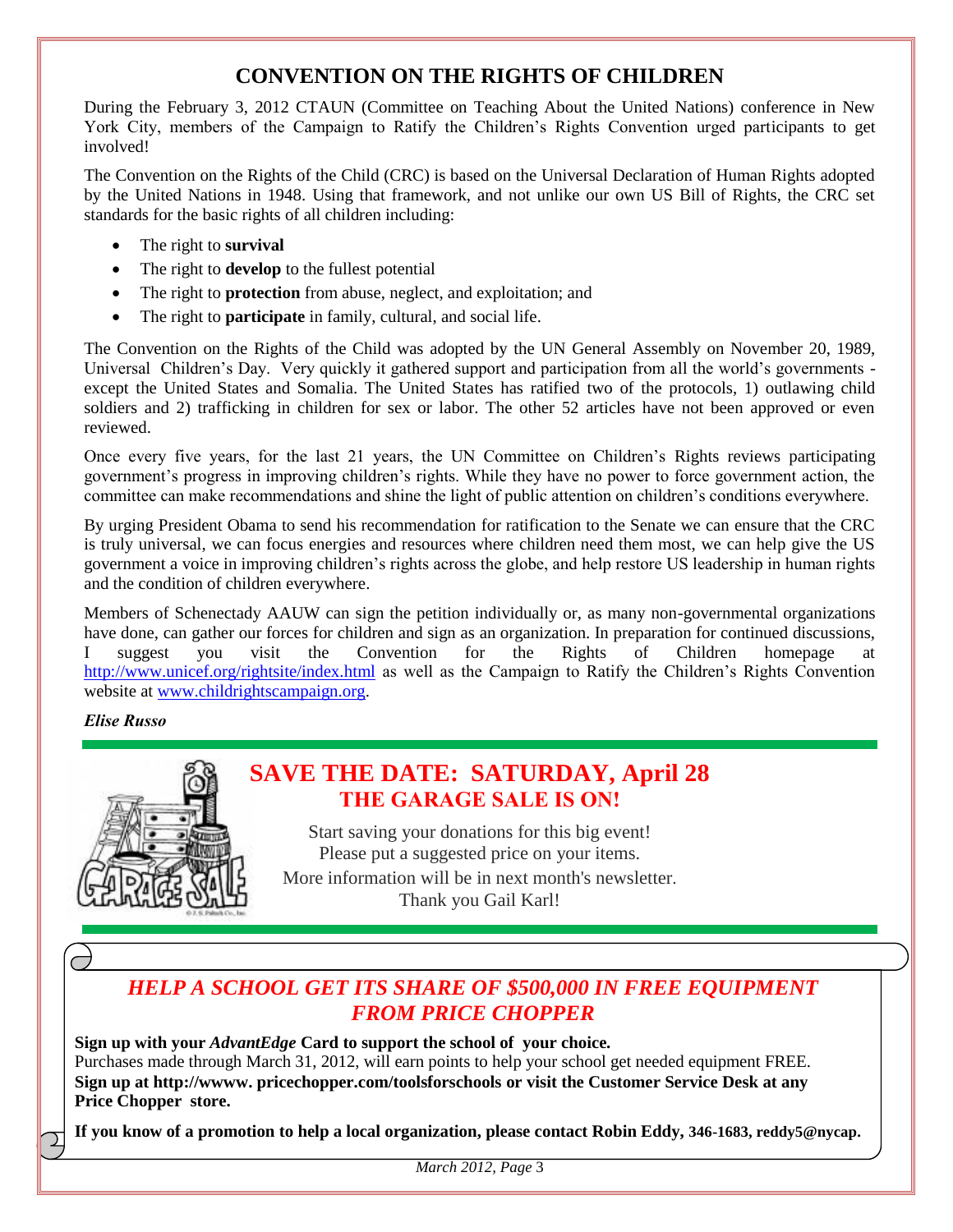### **PLANNED PARENTHOOD-TO BE OR NOT TO BE**

The beginning of February has been a very busy week for Planned Parenthood and the AAUW. On February 1, the Susan G. Komen Foundation announced its decision to strip funding for cancer screening from Planned Parenthood. The AAUW issued a press release on February 2 denouncing this decision stating "AAUW is disappointed that some are playing politics with women's health and jeopardizing care for the most vulnerable among us." AAUW's policy on health care for women has been consistent throughout the years. The organization believes that women need affordable health care and family planning services. On February 5, the AAUW, in a press release, stated "today, we learned that thanks to the immense pressure exerted by millions of Americans, AAUW and other organizations and certain Senators, Susan G. Komen for the Cure is backing down from its decision to cut grants to Planned Parenthood. This is a victory in the fight to take the politics out of women's health and a victory for the many American women who rely on Planned Parenthood for critical and lifesaving health care."

There are many misconceptions concerning Planned Parenthood. The organization has been the nation's leading health care provider for women. It provides vital health care services, sex education, and sexuality information. According to Planned Parenthood Federation of America, the organization has "provided nearly five million people worldwide with the means to make responsible choices about their sexual and reproductive health."

In their annual 2010 report, they cite that 38% of their services are for STI/STD testing and treatment, 33.5% for contraception, 14.5 % for cancer screening and prevention, 10.4% for pregnancy tests and prenatal services, 3% for abortion services, and 0.6% for adoption referrals etc. The organization also is involved in international activities. According to the federation, "we provide health care and education through local partners and advocates for sound U.S. foreign policies that affect sexual and reproductive health and rights globally." It is obvious that this organization is vital for women, especially low income women. AAUW supports Planned Parenthood and also the efforts of the Susan G. Komen Foundation. It is AAUW's hope that both organizations will continue in their efforts to improve and to advance women's health care in the United States and internationally.

#### *Linda Rizzo*

### **The Contract of Second Contract of the Contract of Second Contract of Second Contract of Second Contract of Second AAUW PRESENTS CHARLOTTE'S WEB**

On Monday, April 2, AAUW is sponsoring "Charlotte's Web," the play produced by Theaterworks in New York City.. It's based on E. B. White's Newberry award winning novel portraying a loving story of the friendship between a pig named Wilbur and a little gray spider named Charlotte. This is an opportunity for many children to experience high quality live theater, many for the first time. With grants from Stewarts and Schenectady County, we are able to keep ticket prices for students at \$2.50.



This year the performance will be at 10 o'clock for grades 2-5 at Schenectady High School in the Sayles Performing Arts Center auditorium.

We are in need of volunteers to help usher these performances. This involves walking classes to their assigned seats. It's an easy one-time commitment, and you'll enjoy seeing the play for free! Please contact Lois or Shellie as soon as possible.

We look forward to seeing you on April 2; thank you for your help,

*Lois Rowe* 370-3095 (**[lrowe@nycap.rr.com](mailto:lrowe@nycap.rr.com)**) *Shellie van der Zee* 393-8177(**[rsvanderzee@yahoo.com](mailto:rsvanderzee@yahoo.com)**)

### **LEGAL ADVOCACY FUND (LAF)**

At the upcoming NYS convention in April, there will be a purse fundraiser to support the Legal Advocacy Fund instead of a basket auction. In lieu of a purse, the board decided that we ask for donations at our study and interest group meetings as we did last year. If you aren't attending a meeting in March and would like to support this important fund, you can send a check directly to Linda Ward at 4028 Windsor Drive, Niskayuna, N.Y. 12309.

Please make your checks out to AAUW LAF. Thanks for your support of this worthwhile activity.

*Linda Ward*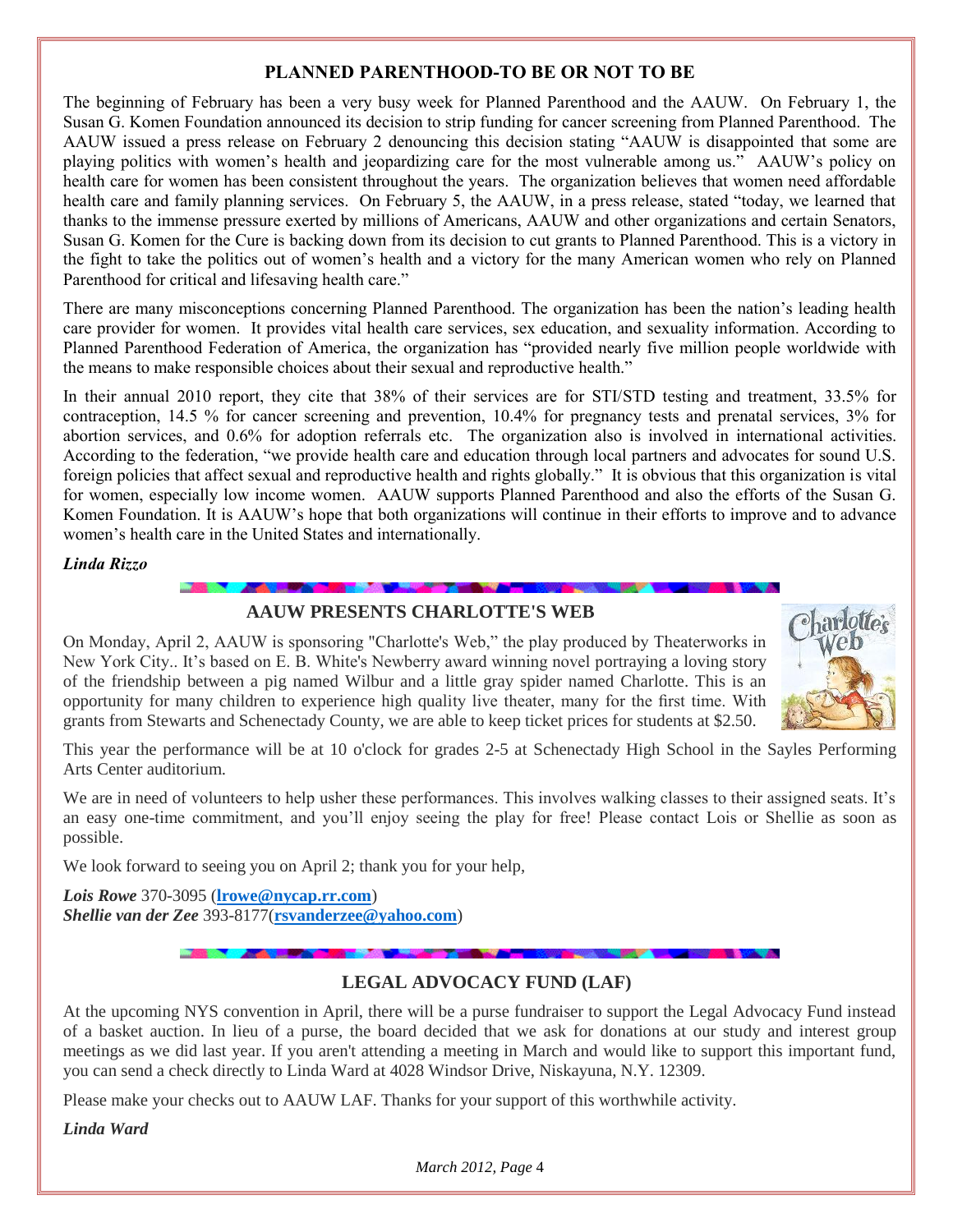

### *Study and Interest Group Meetings for March 2012*



If you're interested in attending a meeting, contact the leader.

**Book Exchange I** Leader: Dottie Potochnik (399-3854) No regular meetings

**Niskayuna Book Exchange** Leader: Ellie Rowland (370-1958) No regular meetings

**Couples Gourmet** Leader: Kay Stanczk (583-6904) **March 9, 2012, 7 pm** Theme: Indian Co-Hostesses: Faith Weldon and Bobbi Richardson

**Diversity in Schenectady** Leader: Suzanne Taylor (393-9035) **March 19, 2012, 1:30 pm** Program: Celia Mack - Bagel Makers Daughter Hostess: Jean Wildgrube

Location: 819 Northumberland Drive, Niskayuna Co Hostess: Pam Haller

**Modern Literature**

Co-Leaders: Joan Amell (399-4709) and Mary Delory (393-6811) **February 13, 2012, 7:30 pm** Book: Cleopatra by Stacy Schif Reviewer: Grace Riccobono Hostess: Carol Reynolds Location: 609 Engleman Avenue, Scotia Co-Hostess: Barb McAvoy

**Mah Jongg**

Leader: Robin Eddy (346-1683) **March 12, 2012, 1:30 pm** Hostess: Bobbi Richardson Location: 1417 Fox Hollow Road, Niskayuna

**March 26, 2012, 1:30 pm** New members welcomed. Hostess: Robin Eddy Location: 1222 Hempstead Road, Niskayuna





### **Quilting**

Leader: Pat Buczkowski (372-3893 **March 27, 2012, 7 p.m.** Program: Bobbi's Surprise Hostess: Bobbi Richardson Location: 1417 Fox Hollow Road, Niskayuna

### **Science Topics**

Leader: Winnie Balz (372-3663) **March 5, 2012, 7:30 pm** Program: Spider Silk Presenter: Emily Hart Hostess: Jeanette Gerlaugh Location: 136 Glen Eddy Drive, Niskayuna

### **Scotia-Glenville, Burnt Hills Varied Interests**

Leader: Arlene Gollmer (399-2479) **March 8, 2012, 1:00 pm** Program: Discussion of Infidel by Ayaan Hirsi Ali Planner: Arlene Gollmer Location: 2 Pinewood Drive, Glenville

**Serendipity** Leader: Jennie Pennington (372-7503)

### **Schenectacy AAUW Bloggers**

The new group gives Branch members a chance to communicate in real time about topics that interest them.

Contact Jennie Pennington (372-7503)

### **PROPOSED NEW STUDY & INTEREST GROUPS**

A One-Book Book Group to read and discuss **Half the Sky by Nicholas D. Kristof and Sheryl WuDunn**.

**Singles Gourmet** for single members interested in cooking and gathering to share.

**Bridge** for experienced and novice players.

**Interested?** Contact Marguerite Pileggi **[margo32650@aol.com](mailto:margo32650@aol.com)** 



*March 2012, Page* 5